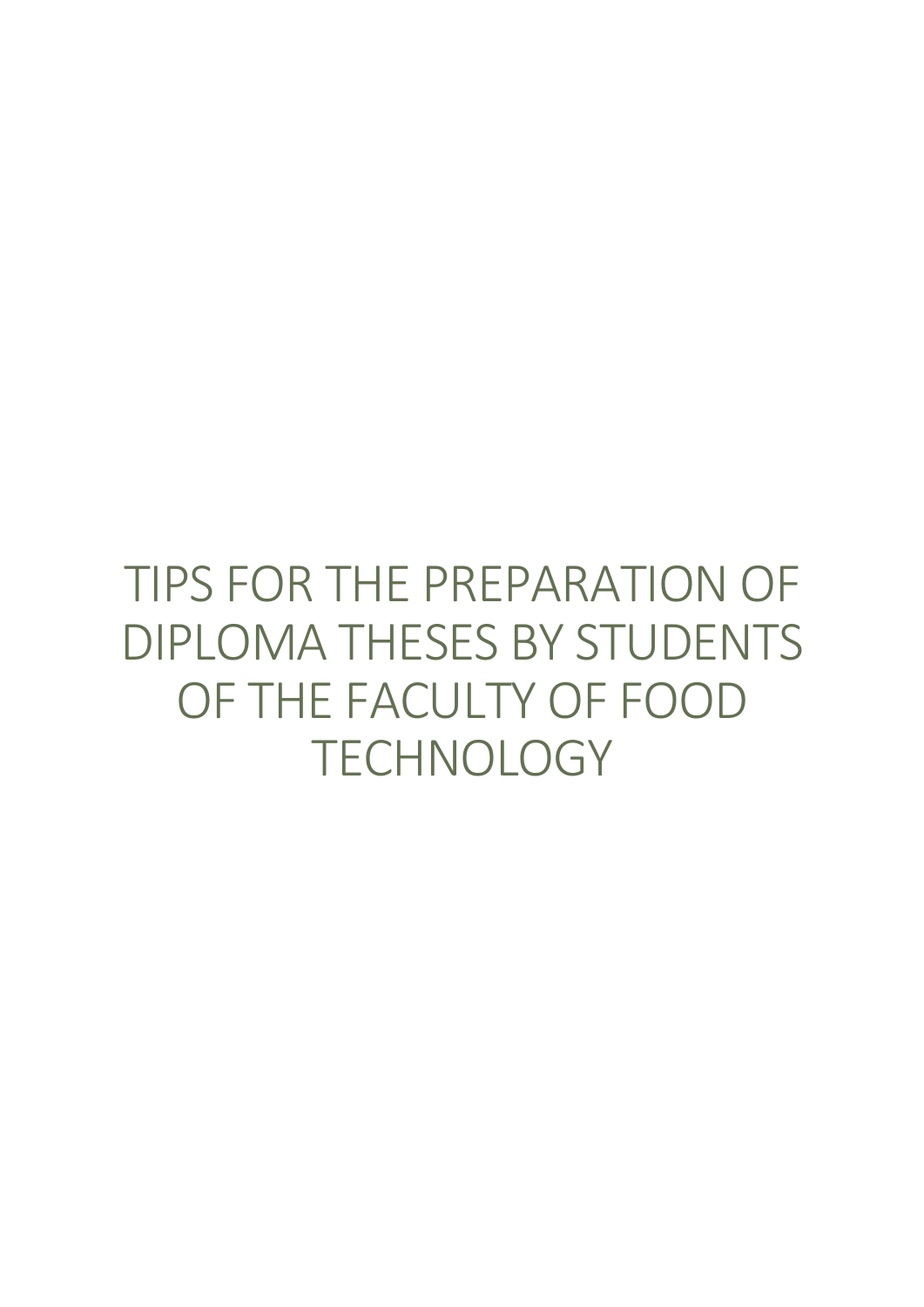## SCHEME OF WORK

- 1. LIST OF ABBREVIATIONS
- 2. INTRODUCTION
- 3. LITERATURE OVERVIEW
- 4. WORK OBJECTIVE
- 5. MATERIAL AND METHODS
- 6. RESULTS
- 7. DISCUSSION OF RESULTS
- 8. CONCLUSIONS
- 9. BIBLIOGRAPHY
- 10. TABLE OF DRAWINGS, PHOTOGRAPHY ITP.
- 11. ANNEX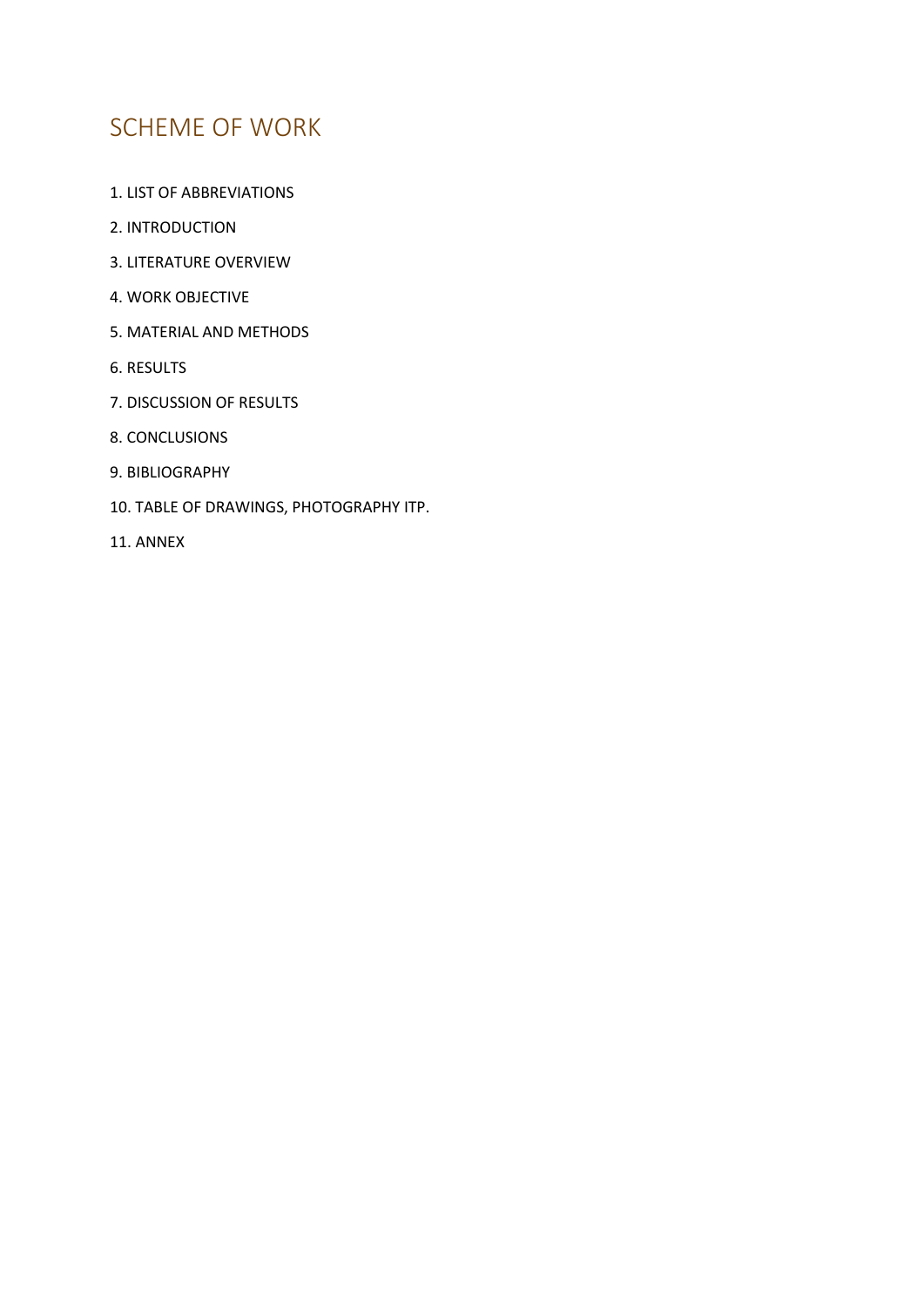### TYPOGRAPHY

The text of the work (excluding pages 1-5) should be aligned on both sides, written in Times New Roman 12 point font, lines spacing 1.5 points, without hyphenation. Normal margins should be used: left 2.5 cm; right 2.5 cm; upper 2.5 cm; bottom 2.5 cm; per binding 1 cm (left side). Paragraphs should be made using a tab.

Text highlighting (underlines, italics, exploded print, bold) should be kept to a minimum. Latin names of plants and animals should be written in italics.

Units consistent with the international system of SI units should be used in theses. However, it is allowed to use units commonly used in the area covered by the thesis (e.g. mg / 100 g).

Arabic numerals should be used for table numbering; table title should be placed above the table. Items from the table that require explanations should be marked in the superscript, using the footnote directly below the table. If the table was prepared on the basis of other authors ' data, provide their source. The text of the work should always refer to the data in the table, but avoid repeating once again data from the table in the text of the work, as well as avoid illustrating the same data in a graphic form.

Graphic objects (drawings, charts, photographs, diagrams, etc. .) should be numbered with successive Arabic numerals, and their titles should be placed below them. In the text of the work, literature should be quoted in the following order:

-for 1author: author's name and year of publication, for example: [Kowalski 1999] or according to Kowalski [1999 ],

- for 2 authors: names of both authors and year of publication, for example: [Kowalski and Nowak 1999] or according to Kowalski and Nowak [1999],

- for 3 or more authors: the name of the first author and the abbreviation "et al." and the year of publication, for example: [Kowalski et al. 1999] or according to Kowalski et al. [1999].

If in the text of the work the author refers to several references, he/she should put them in chronological order, for example: [Kowalski 1970, Nowak 1990, Kowalski and Nowak 2000, Nowak et al. 2007].

When citing a fragment in quotation marks, the respective pages should be quoted, e.g. [Kowalski 2008, p. 328]. Avoid quoting online data, except for the recognized sources, such as FAO / WHO materials. If it is necessary to cite a website, please provide the author's name and date (daily) in the text. If there is no information about the author, the citation looks as follows: [Anonymous, 2.01. 2010].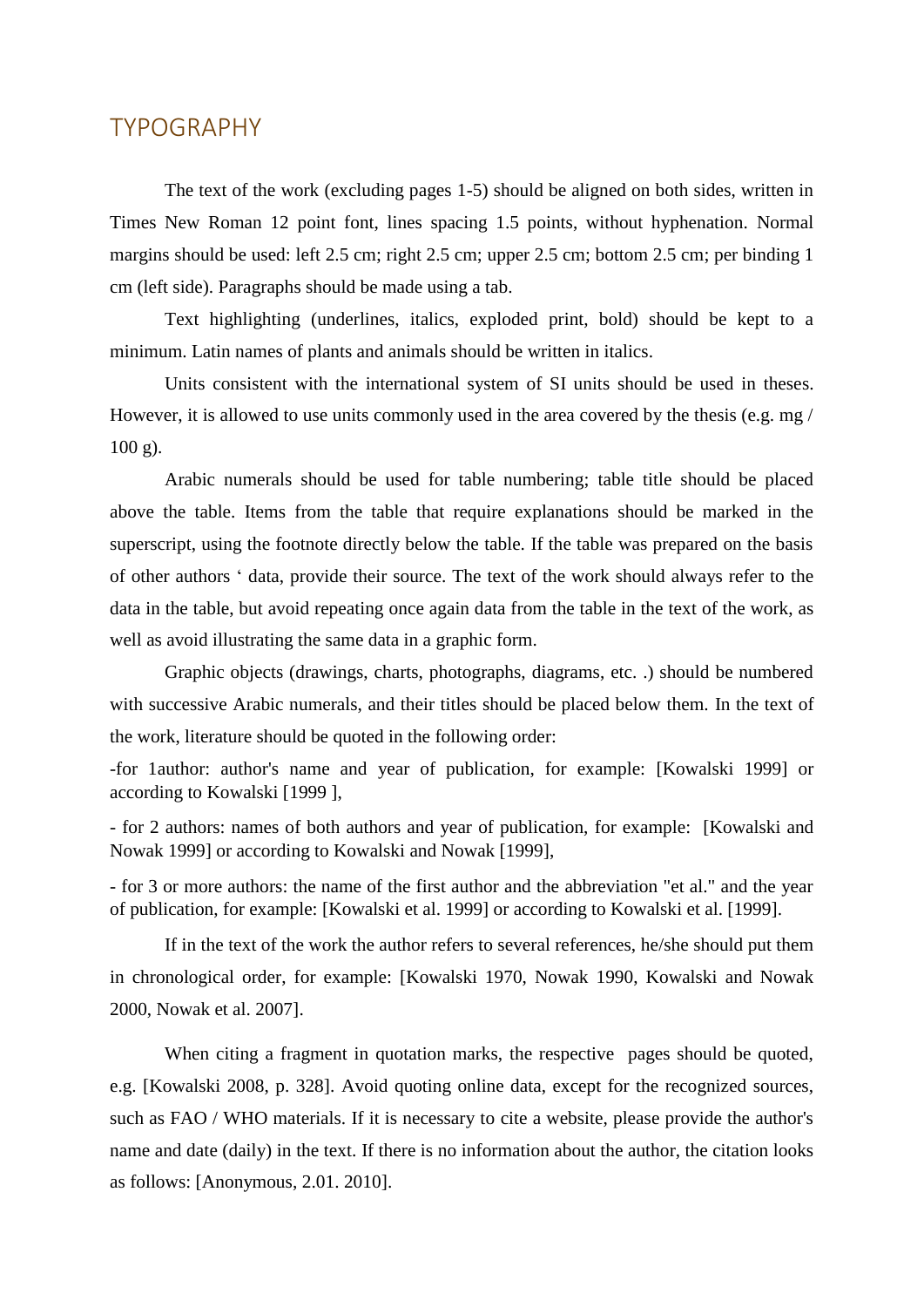### 1. LIST OF ABBREVIATIONS

The chapter (optional) should include a list of abbreviations used in the work, if necessary

### 2. INTRODUCTION

The chapter should provide a brief introduction to the work covering the scientific or applicative significance of the issue discussed in the work.

## 3. LITERATURE OVERVIEW

In this chapter, up-to-date knowledge about the research objective should be presented and authors should justify undertaking research on similar topics. It is allowed to use subsections; however, these should be numbered properly.

#### **Table 1. Title of the table [Kowalski 2014]**

| <b>Value 1</b> | <b>Value 2</b> | Value 3 <sup>1</sup> |
|----------------|----------------|----------------------|
| Data 1         | Data 4         | Data 7               |
| Data 2         | Data 5         | Data 8               |
| Data 3         | Data 6         | Data 9               |

 $1$  Data from the table that require explanations should be marked in the superscript, using the footnote directly below the table.



**Figure 1. Title of drawing [Nowak 2010]**

### 4. OBJECTIVE OF THE WORK

This chapter should contain a concisely defined aim of the work (hypothesis or research thesis).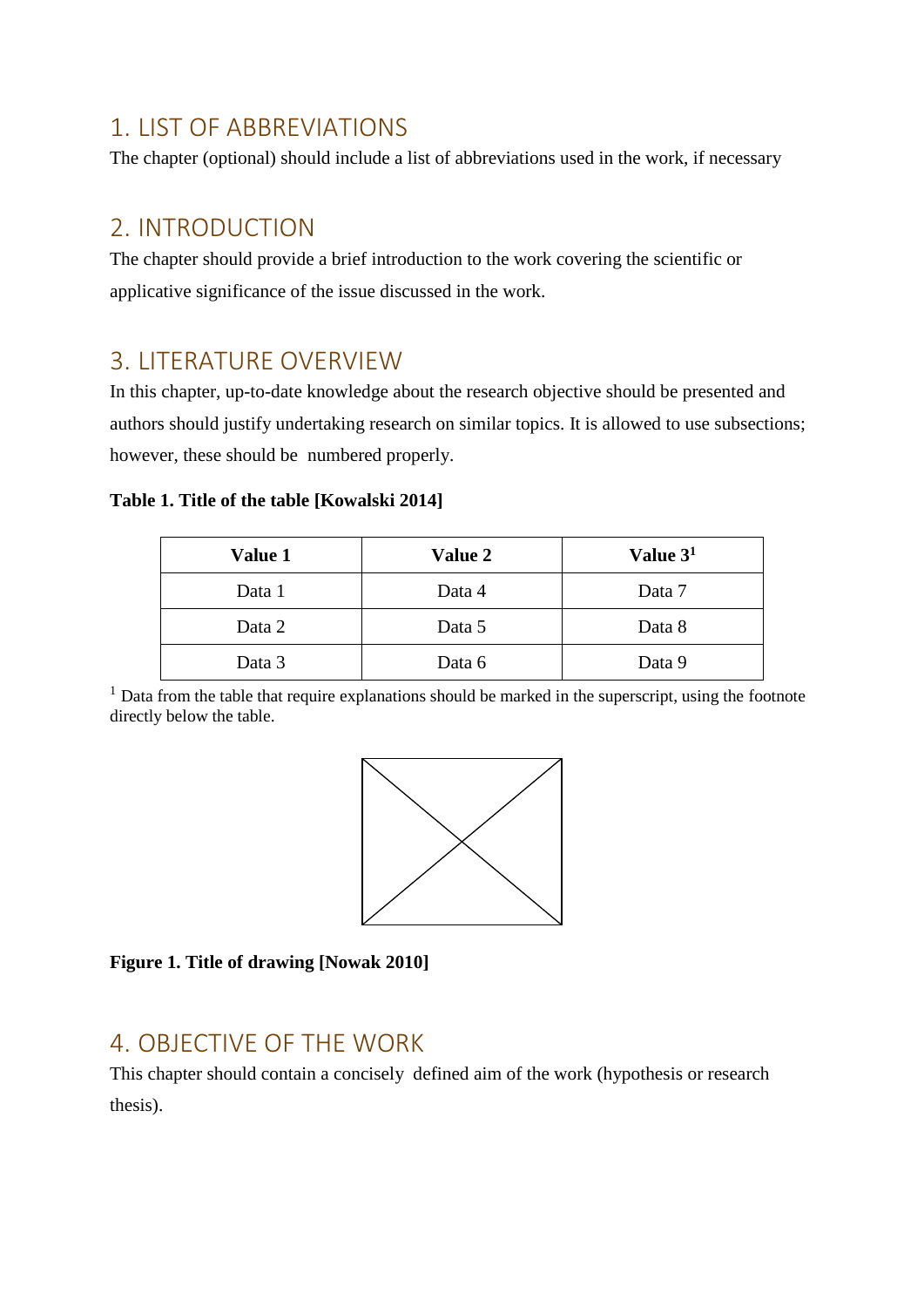### 5. MATERIAL AND METHODS

This chapter should provide a description of the experimental material, organization and course of the research work, along with a compact but accurate description of the research methods used. If these are commonly known and used methods, it is enough to name them and refer to the literature source. Subsections, however with proper numbering, can also be used.

### 6. RESULTS

In this chapter the author should present its own results; give them in the form of tables, charts, photographs, etc.; and then discuss in detail. Applying subchapters with appropriate numbering is also allowed.

## 7. DISCUSSION OF RESULTS

This chapter should contain a description and discussion of the research problem undertaken by the author, based on the results of own research and available literature data. It is permitted to combine the chapters 'RESULTS' and 'DISCUSSION OF RESULTS' into one chapter 'RESULTS AND DISCUSSION'. The author can also divide chapter into properly numbered subsections.

### 8. CONCLUSIONS

This chapter should contain transparent and generalized conclusions resulting directly from the results obtained.

### 9. BIBLIOGRAPHY

Bibliography should only include items that were cited in the text of the work. Bibliography should be sorted alphabetically, items should be numbered and formatted according to the examples below.

#### **Book - one author.**

Name. Publication date. Title. Place of publication, Publisher. ChittyD. 2003. Do lemmings commit suicide? Beautiful hypotheses and ugly facts. New York, Oxford University Press.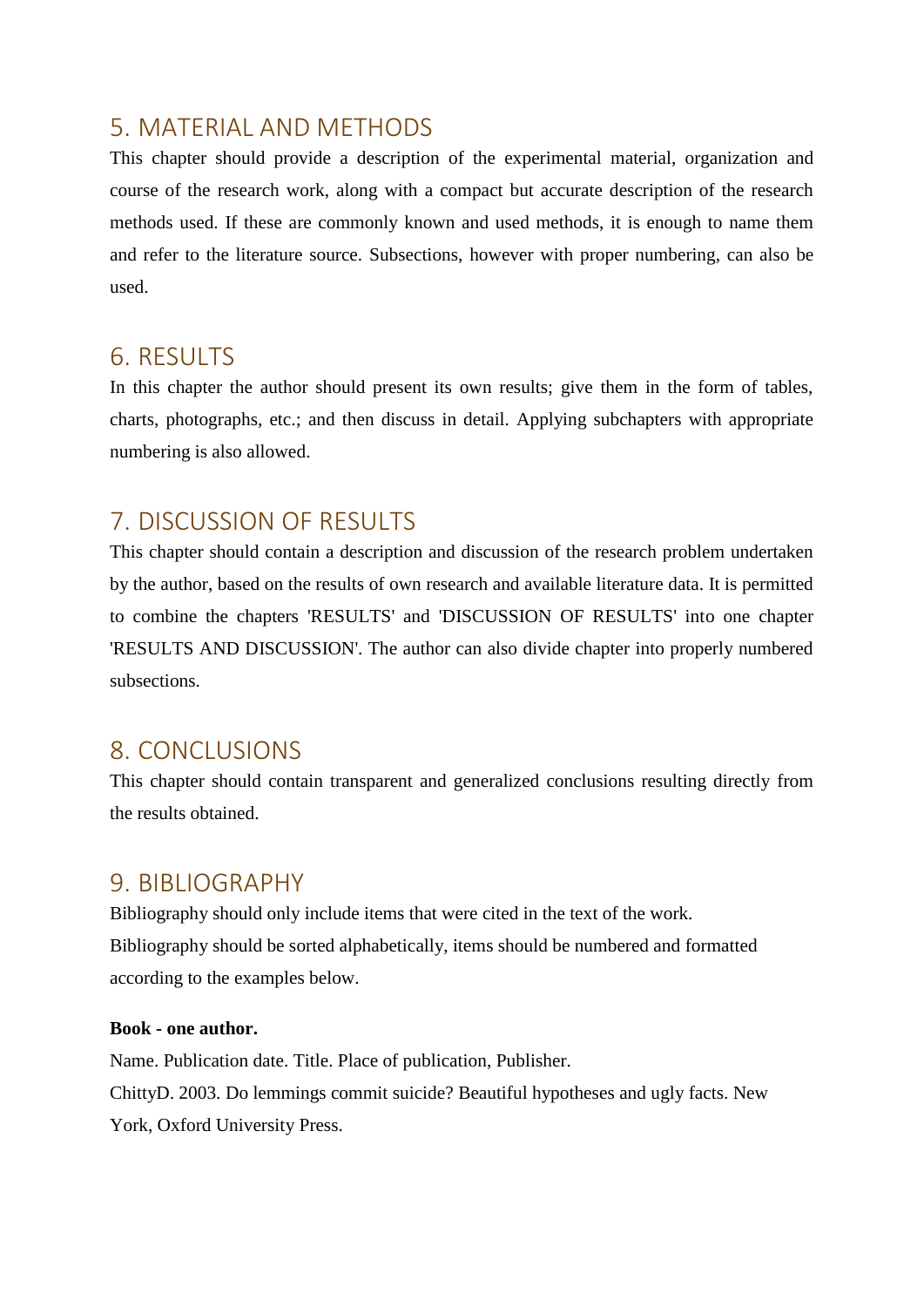#### **Book - two and more authors.**

Names. Publication date. Title. Place of publication, Publisher. Rosellini G., WordenM. 2004. Of course you're angry: A guide to dealing with the emotions of substance abuse. Center City, MN, Hazelden.

#### **Book - unknown author.**

Title. Publication date. Place of publication, Publisher. The Koran. 1974. New York, Crescent Books.

#### **Book edited by editor(s)**

Name of editor (s) (Ed. Or Eds.) Publication date. Title. Place of publication, Publisher. Moen P., Elder G., LuscherK. (Eds.). 1995. Examining lives in context: Perspectives on the ecology of human development. Washington, DC, American Psychological Association.

#### **Chapter from book**

Author's Name. Publication date. Tytułrozdziału. In: Editor's name (Ed.), Book title (volume number - if applicable, pages). Place of publication, Publisher. UpdikeJ. 2004. Reading Trends. In M. Meyer (Ed.), The Bedford introduction to literature: Reading, thinking and writing (487-491). Boston St. Martin's Press.

#### **Encyclopedic or dictionary entry**

Author's name. Publication date. Entry Title. In: Title of the encyclopedia / dictionary (volume number - if applicable, pages). Place of publication, Publisher. Tavris C. 1989. Queen bee syndrome. In: Women's studies encyclopedia (Vol. 1, 307). New York, Greenwood Press.

#### **Multi-volume work**

Names of authors. Publication date. Title (volume, number - if applicable). Place of publication, Publisher.

Mills L. 1996. Architecture of the Old South (Vols. 1-2). Savannah, Beehive Foundation.

#### **Article in the journal**

Names of authors. Publication date. Title of the article. Journal title. volume - if available (number, if available), pages.

Watts J. D. Crick F. H. 1953. A structure for deoxyribose nucleic acid. Nature, 171, 737-738. Jones H. M. 2002. The attractions of stupidity. The St. Croix Review, 30 (2), 6-10.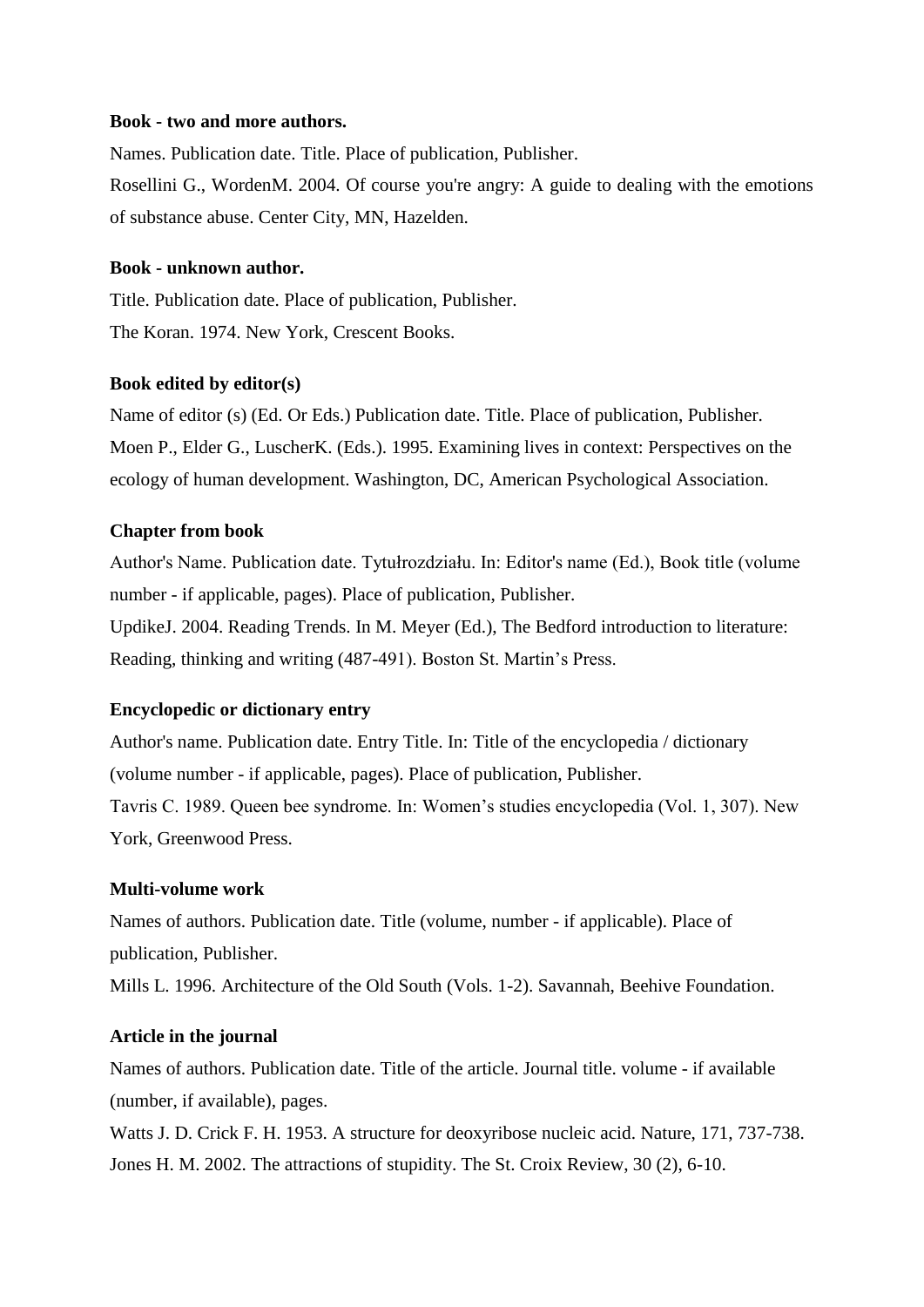Jasper W. F. 2004. Good cop, bad cop: Alarming expansion and bad police. The New American, 13, 234-239.

#### **Article in the newspaper**

Names of authors. Release year (day, month). Title of the article. Journal title, pages. Munsey C., Shuey, P. J. 1997 (May 8). Bomb threats to become felony. The Times, A11.

#### **An anonymous newspaper article**

Release year (day, month). Title of the article. Journal title, pages. Anonymous. 2015 (May 8).Cudowne właściwości zielonej herbaty. Polish Journal, B14.

#### **Article on the website**

Names of authors. Year of electronic publication. Document title. Taken [day month, year], from [Website address / URL] Tanner Computer Services. 2003. The world famous hot dog page. Retrieved January 7, 2004, from<http://www.xroads.com/~tcs/hotdog/hotdog.html>

#### **Doctoral and master's theses**

Name of the author. Year of publication. Title. Type of work, institution. Taken from [Website Address / URL - if available]

Bernardi R. A. 1990. Accounting pronouncements, firm size, and company industry: Their effect on Altman's bankruptcy prediction model. Doctoral dissertation, Nova University. Taken from<http://www.google.com/~bernadi/dissertation.pdf>

Patterson G. W. 2003. A comparison of multi-year instructional programs (looping) and regular education program utilizing scale scores in reading. Master's thesis, University of Florida.

#### **Public institution report**

Name of authors or name of institution. Year of publication. Title of publication (publication number). Place of publication, Publisher

U.S. Department of Justice. 1995. Correctional Statistics in the U.S. Washington, USA, U.S. Department of Justice.

#### **Announcement published in the conference materials**

Names of authors. Publication date. Title of the report. In: editor's name (Ed.) Title of conference materials (pages). Place of publication, Publisher.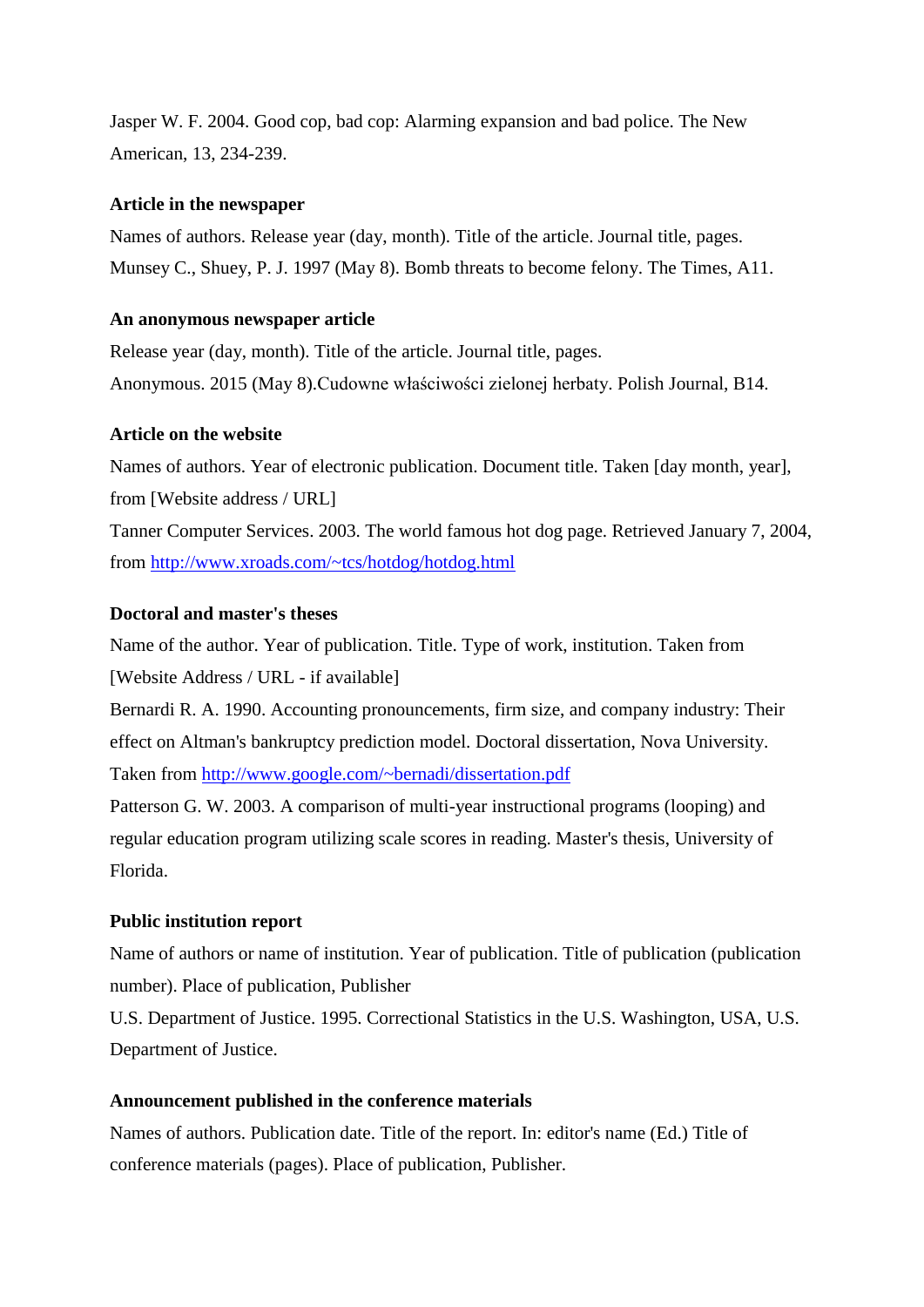Gibson C. C. 1995. Impact of the larger social context on the distance learner. In: Smith M. International Council for Distance Education: One world many voices: Quality in open and distance learning (279-282). Chicago, Elsevier.

#### **Report at virtual conference**

Names of authors. Year (month). Title of the report. Report presented at [name of conference]. Retrieved [day, month, year], from [Website address / URL]. Steinbrecker, D. 2002 (March). The care and feeding of an online instructional site. Report presented at Distance Education virtual conference. Retrieved June 14, 2007, from <http://www.umuc.au/conference/disted/care.html>

#### **Patent**

Names of authors. Year of publication by the patent office. Patent Type. Patent Title. Patent Number. Place of publication, Name of the patent office.

Borwin G.F. 1998. US patent. Improvement in machines for tapering bars for reaping and mowing machines. US178,323.Waszyngton, U.S.. Patent and Trademark Office.

#### **Legal acts**

Type of act and date of establishment. Title. Source:

Act of 27 April 2001 Environmental Protection Law. OJ No. 62, item 622

Ordinance of the Minister of the Environment of January 9, 2002 regarding threshold values for noise levels. OJ No. 8, item 81.

PN-ISO 690: 2002. Documentation. Bibliographic footnotes. Content, form and structure. Council Directive 94/63 EC of 27 September 1996 on the assessment and management of air quality.

In the case of several works by the same author, the order in which they appear in the Bibliography is determined by the date of issue. If more than one work comes from the same year, they should be put in alphabetical order from A to Z according to their titles and lowercase letters of the alphabet should be added next to the yearof publication , for example:

Kowalski A.2007 a. Atherogenic properties ...

Kowalski A.2007 b. Animal fats ...

Kowalski A 2009. Milk fat ...